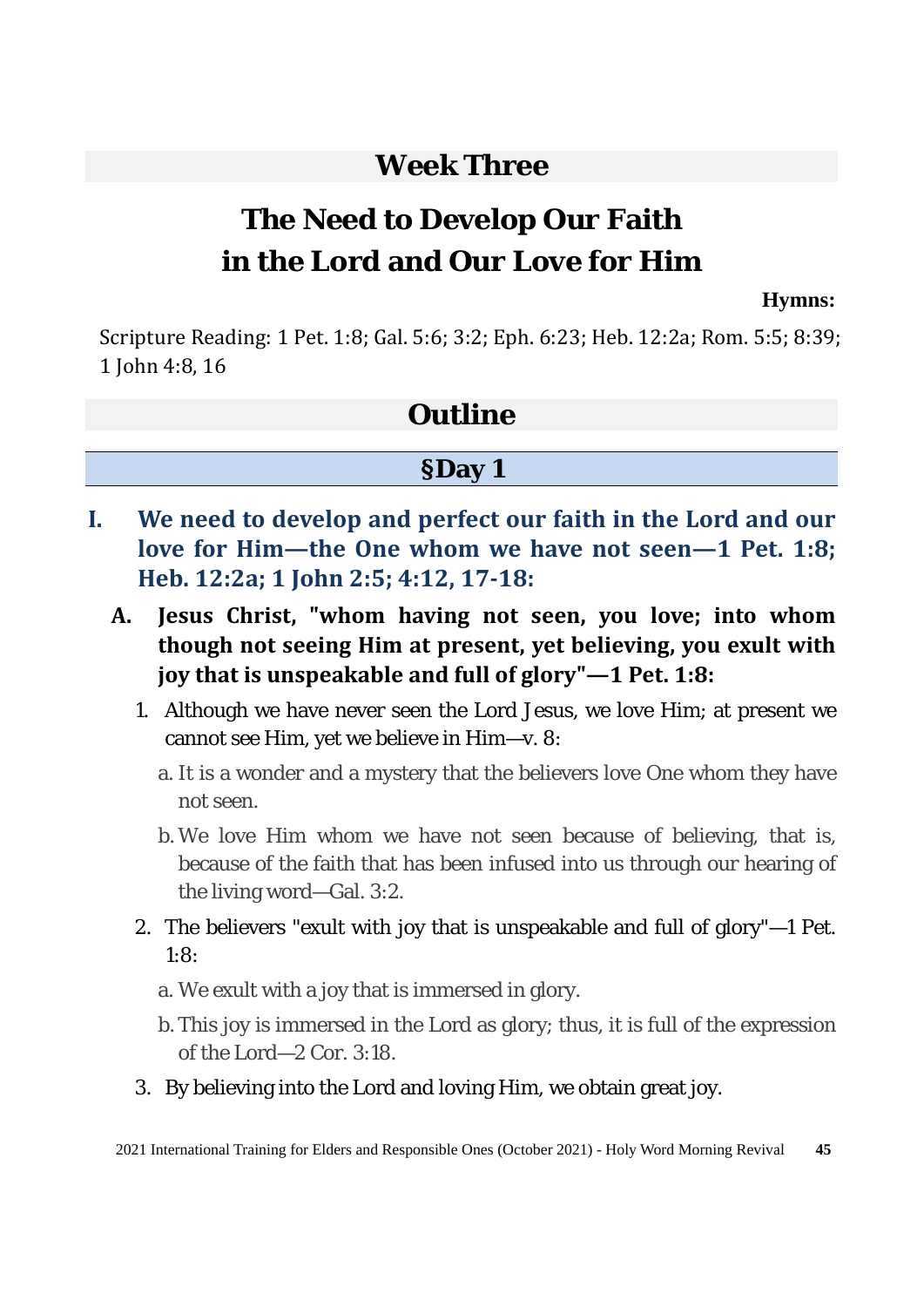4. The normal condition of a Christian is to "exult with joy that is unspeakable and full of glory"—1 Pet. 1:8.

#### **§Day 2**

#### **B. "Faith avails, operating through love"—Gal. 5:6:**

- 1. Living faith is active; it operates through love.
- 2. Faith receives the Spirit of life; thus, it is full of power—3:2.
- 3. Faith operates through love to fulfill God's purpose, that is, to complete the sonship of God for His corporate expression—the Body of Christ—4:3-5; Rom. 12:4-5.
- 4. Love is related to our appreciation of Christ—Eph. 3:8, 17-18; Col. 2:2:
	- a. Without such an appreciation, faith cannot operate—Gal. 5:6.
	- b. The hearing of faith awakens our loving appreciation—Rom. 10:17; Gal. 3:2, 5.
	- c. The more we love the Lord, the more faith operates to bring us into the riches of the all-inclusive Spirit—v. 14; Eph. 3:8; Phil. 1:19.
- **C. "Peace to the brothers and love with faith from God the Father and the Lord Jesus Christ"—Eph. 6:23:** 
	- 1. Love with faith is the means by which we partake of and experience Christ—1 Tim. 1:14.
	- 2. We need faith as a match and support for our love—Titus 3:15.

#### **§Day 3**

- **II. "Looking away unto Jesus, the Author and Perfecter of our faith"—Heb. 12:2a:**
	- **A. Faith and love are two inseparable, excellent virtues of the believers in Christ—1 Tim. 1:14; 2 Tim. 1:13; Titus 3:15; Gal. 5:6:** 
		- 1. Through faith we receive the Lord, and through love we enjoy the Lord whom we have received—John 1:12; 14:21; 21:15-17.
		- 2. By faith we receive the Lord and therefore please God; by love we enjoy the Lord and thereby keep His word—Heb. 11:6; John 14:23.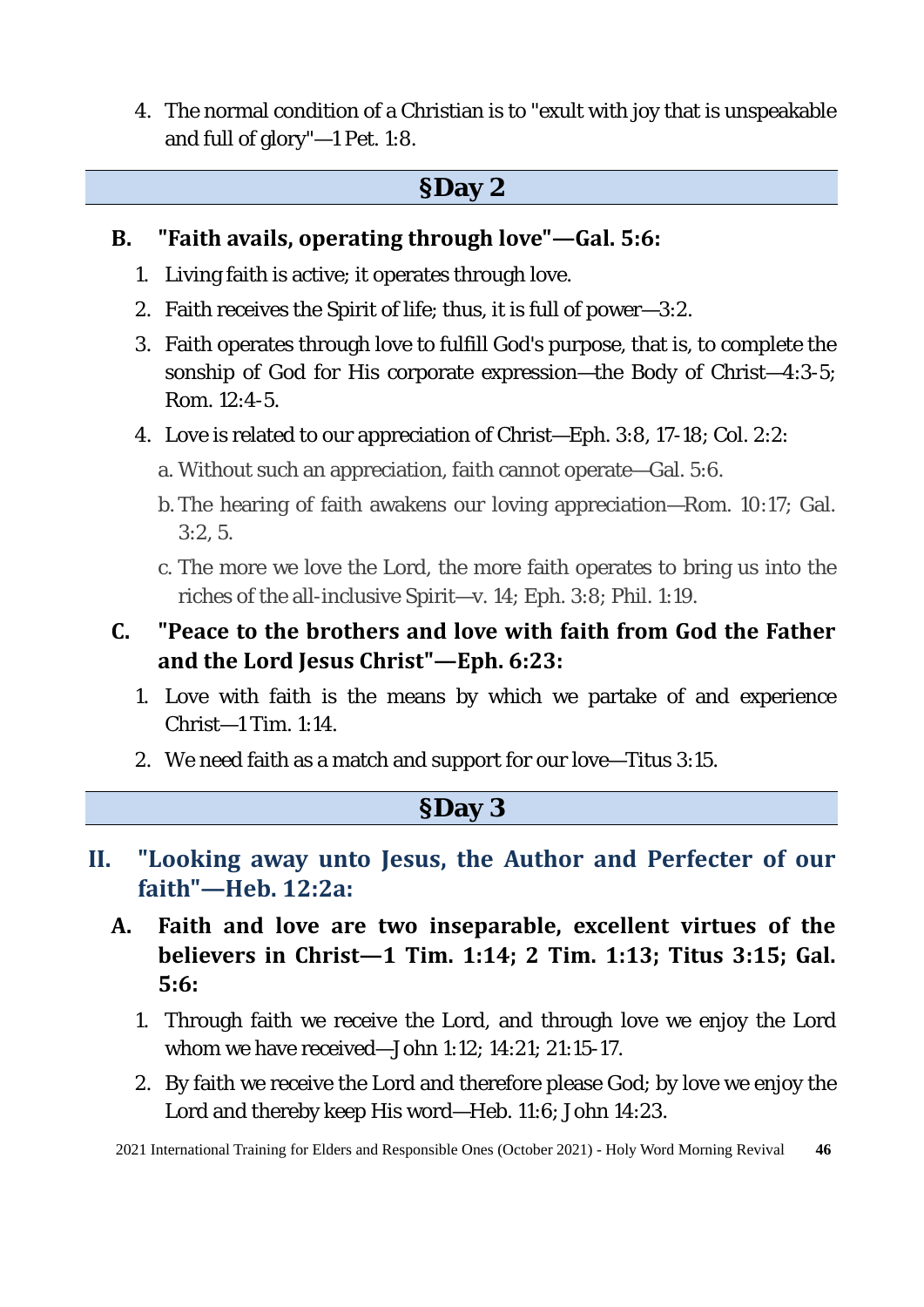3. By faith we receive and enjoy the divine life that is revealed and ministered to us in the Gospel of John; by love we love the Lord and those who belong to Him—3:16, 36; 20:31; 21:15-17; 13:34-35.

#### **§Day 4**

- **B. Faith is for appreciating, substantiating, and receiving the unlimited riches of the Triune God—1:12; Eph. 3:16-17a:** 
	- 1. Faith is given to us by God so that by it we may receive Christ, the embodiment of the Triune God, and thereby enter into the Triune God and be joined to Him as one, having Him as our life, life supply, and everything—2 Pet. 1:1.
	- 2. By faith in the Lord, we receive the forgiveness of sins and eternal life—Acts 10:43; John 3:16.
	- 3. When we believe in the Lord, we believe into Him—v. 15:
		- a. By believing into Him, we enter into Him to be one with Him, to partake of Him, and to participate in all that He has accomplished for us.
		- b. By believing into Him, we are identified with Him in all that He is and in all that He has passed through, accomplished, attained, and obtained—1 Cor. 1:30; Eph. 2:5-6; Col. 3:1.

#### **§Day 5**

- **C. Love is for experiencing, enjoying, and living out the immeasurably rich Triune God—Mark 12:30; 2 Cor. 13:14:** 
	- 1. Love issues out of faith and enables us to live out all the riches of the Triune God in Christ with those who have believed into Christ with us in order that the Triune God may have a glorious corporate expression—Eph. 3:19-21.
	- 2. Love is for the believers to minister and transmit the Triune God to their fellow believers so that all the believers may love one another with divine, transcendent love and live a corporate life in Christ—Rom. 12:4-5, 10.
	- 3. Our love for the Lord must be absolute—Matt. 10:37; 1 John 2:15; Rev. 12:11.
	- 4. To give the Lord the first place in all things is to love Him with the first love,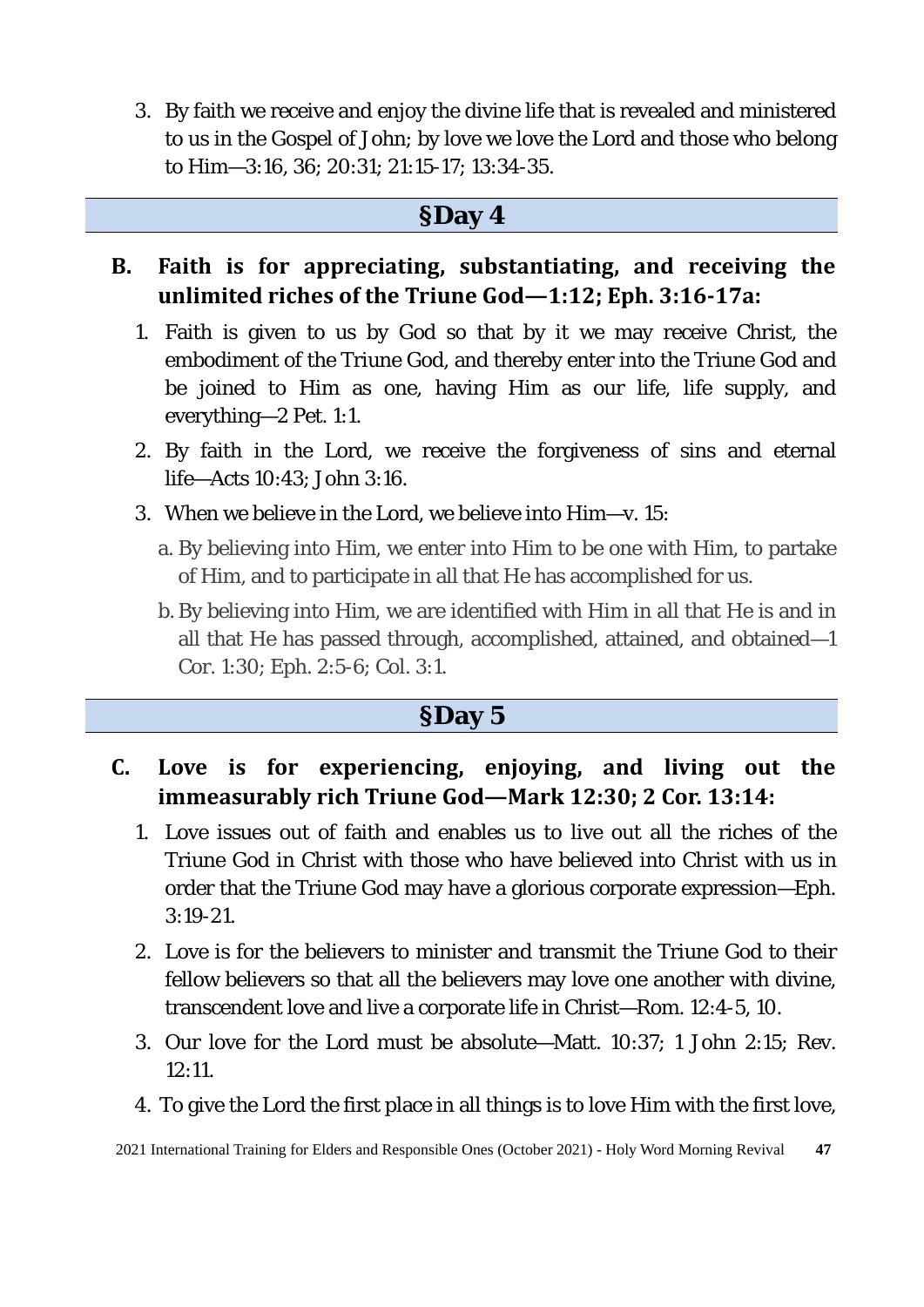the best love—Col. 1:18; Rev. 2:4.

5. "To love God means to set our entire being—spirit, soul, and body, with the heart, soul, mind, and strength (Mark 12:30)—absolutely on Him, that is, to let our entire being be occupied by Him and lost in Him, so that He becomes everything to us and we are one with Him practically in our daily life"—1 Cor. 2:9, footnote 3.

#### **§Day 6**

- **III. "The love of God has been poured out in our hearts through the Holy Spirit, who has been given to us"—Rom. 5:5:**
	- **A. God has poured out His love in our hearts with the Holy Spirit, who has been given to us, as the motivating power within us, that we may more than conquer in all our tribulations—v. 5; 8:39.**
	- **B. The love of God is God Himself—1 John 4:8, 16.**
	- **C. God as love is the divine essence that has been poured out in our hearts—Rom. 5:5:** 
		- 1. The pouring out of the love of God in our hearts is a matter of the essence of God.
		- 2. Because we have been regenerated, we have love as the nature of God's essence within us.
		- 3. As believers, deep in our hearts we have something of the divine essence, and this is God the Father in His love.
	- **D. Because the love of God has been poured out in our hearts, the heart of every believer in Christ is a heart of love—Eph. 3:17.**
	- **E. In our experience and enjoyment of God as the Father in His love, we experience and enjoy the dispensing of love as the nature of God's essence into our hearts—Rom. 5:5, 8; 8:35, 39; 15:30; 2 Cor. 13:14.**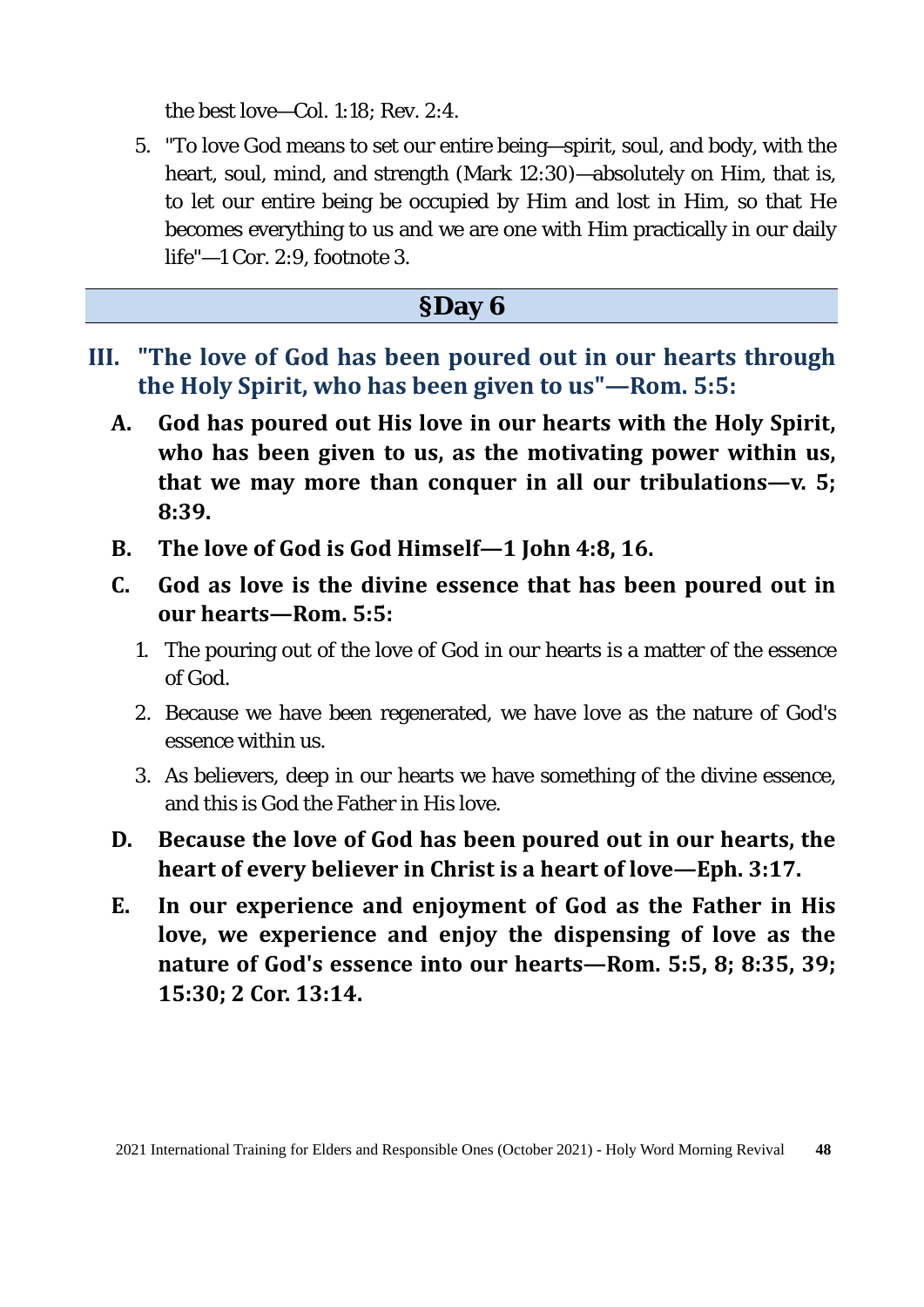### **Morning Nourishment**

1 Pet. 1:7-9 So that the proving of your faith… may be found unto praise and glory and honor at the revelation of Jesus Christ; whom having not seen, you love; into whom though not seeing Him at present, yet believing, you exult with joy that is unspeakable and full of glory, receiving the end of your faith, the salvation of your souls.

The Lord is with us today (Matt. 28:20) but in a hidden, veiled way. His coming back will be His revelation, when He will be seen openly by all.

Although we have never seen the Lord Jesus, we love Him. At present we cannot see Him, yet we believe in Him [1 Pet. 1:8]. It is a wonder and a mystery that the believers love One whom they have not seen. We love Him whom we have not seen because of believing, that is, because of the faith that has been infused into us through our hearing of the living word (Gal. 3:2).

Joy "full of glory" [1 Pet. 1:8] is joy immersed in glory. We exult with a joy that is immersed in glory. This joy is immersed in the Lord as glory; thus, it is full of the expression of the Lord. This joy is also unspeakable; it is a joy that is beyond our ability to utter. Things that are wonderful are also unspeakable. By believing into the Lord and loving Him, we obtain great joy. The normal condition of a Christian is to "exult with joy that is unspeakable and full of glory" [v. 8]. (The Conclusion of the New Testament, pp. 3854-3855)

#### **Today's Reading**

Concerning faith there are two aspects, the objective aspect and the subjective aspect. Objectively faith is what we believe. Subjectively faith is our believing. Therefore, faith denotes both the act of believing and that in which we believe…. As we hear about those things in which we are to believe, faith is produced within us. The more we hear about these good things, the more we appreciate them. Spontaneously this appreciation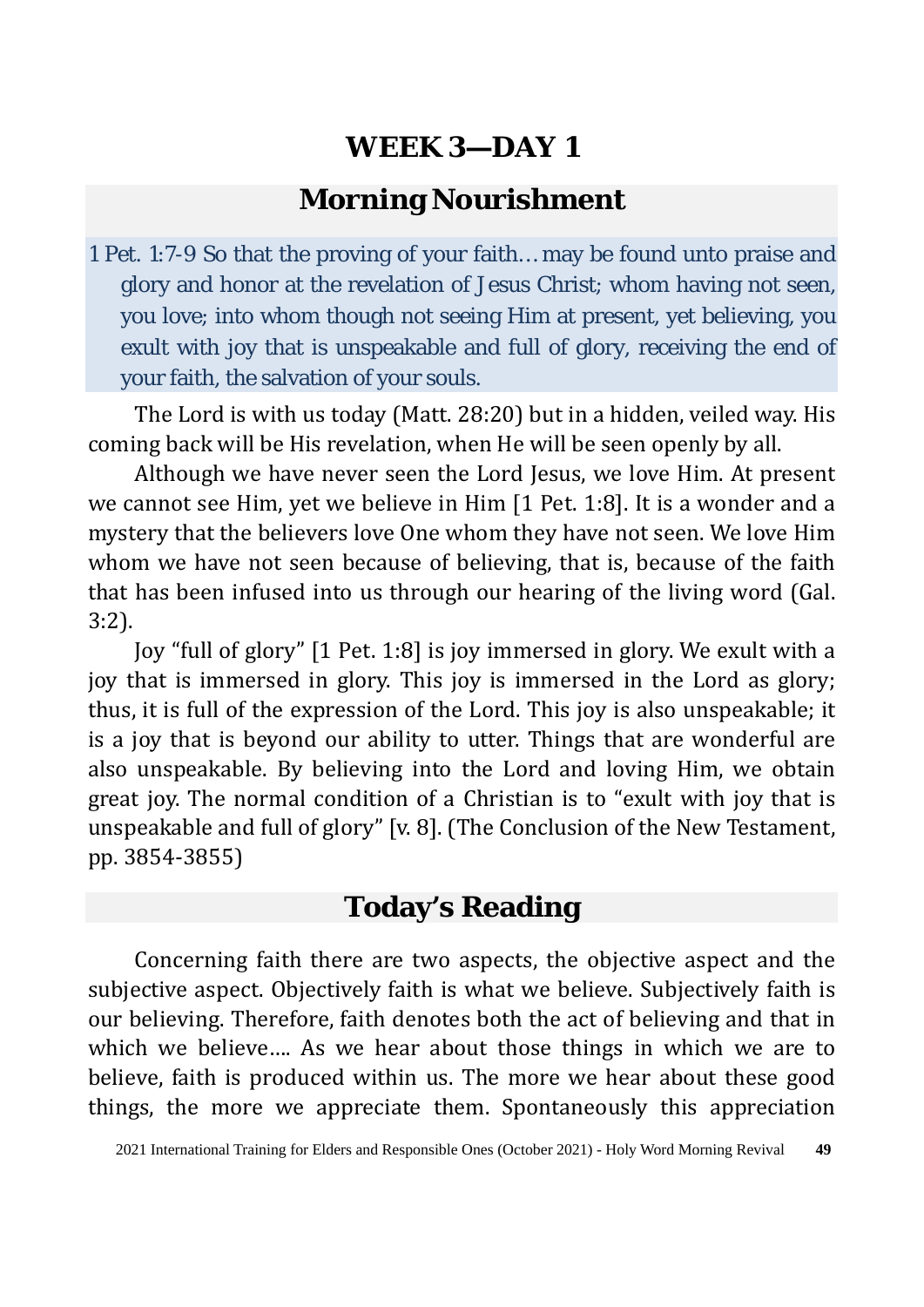issues in our believing in those very things about which we have heard. Therefore, faith is both objective and subjective.

The subjective aspect of faith implies at least eight items. First, faith involves hearing. Without the hearing of the word, there can be no faith. Faith comes from hearing. The word we hear includes God, Christ, the Spirit, the cross, redemption, salvation, forgiveness, and eternal life. It also includes the fact that God has been processed to become the all-inclusive life-giving Spirit. According to the New Testament, the gospel tells us of all these matters. When the gospel is preached in a proper way, those who hear it will be stirred up and filled with appreciation. Their hearing of the word of the gospel is the beginning of their believing.

Second, faith also implies appreciation. After hearing the word of the gospel, a sense of appreciation spontaneously rises up in those who hear. This is true not only of those hearing the gospel for the first time, but for all believers in Christ. Whenever we hear the word in a proper way, this hearing awakens more appreciation for the Lord.

This appreciation is followed by calling, the third item implied in the subjective aspect of faith. All those who appreciate the Lord Jesus…will spontaneously call, "O Lord Jesus." Perhaps instead of calling on Him in this way, they will utter some word of appreciation for the Lord. Perhaps they will say, "Oh, how good the Lord Jesus is!"

Fourth, faith implies receiving. By appreciating the Lord Jesus and calling on Him, we spontaneously receive Him…. The fifth aspect [is] that of accepting….Those who hear the gospel and appreciate the Lord Jesus automatically accept Him as well as receive Him. Sixth, faith includes becoming joined to the Lord Jesus. By receiving and accepting Him, we are joined to Him. Then, [seventh and eighth], we partake of Him and enjoy Him. Faith partakes of and enjoys what it receives and accepts. (Life-study of Galatians, pp. 122-123)

Further Reading: The Conclusion of the New Testament, msgs. 124, 382; Life-study of 1 Peter, msg. 6; Life-study of 2 Peter, msg. 2; Life-study of Galatians, msg. 14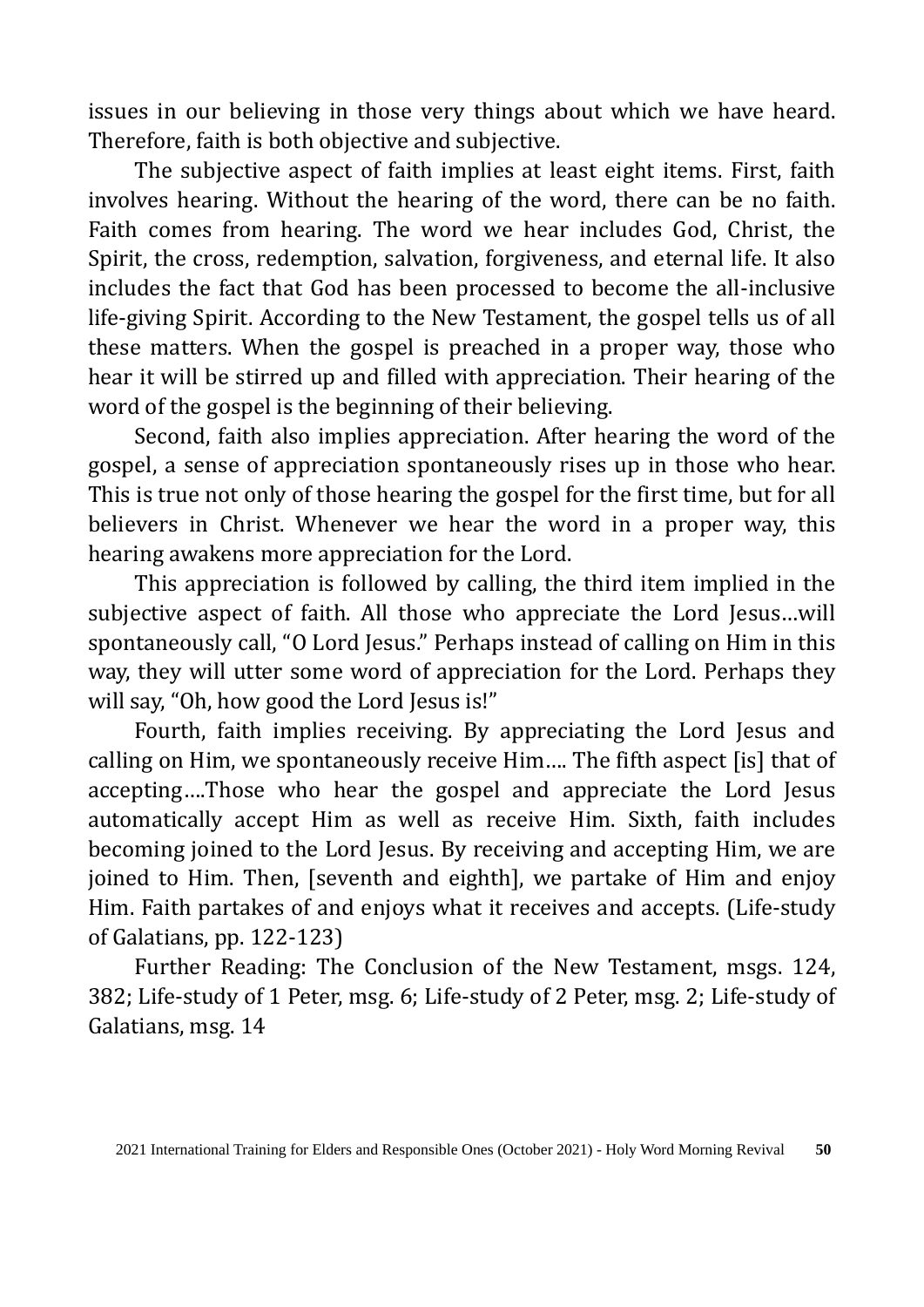#### **Morning Nourishment**

Gal. 5:5-6 For we by the Spirit out of faith eagerly await the hope of righteousness….Faith avails, operating through love.

Eph. 6:23 Peace to the brothers and love with faith from God the Father and the Lord Jesus Christ.

Love with faith is the means by which we partake of and experience Christ (1 Tim. 1:14). Faith is for receiving Him (John 1:12), and love is for enjoying Him (John 14:23). [In Ephesians 6:23] it is not faith and love nor love and faith, but love with faith. This indicates that we need faith as a match and support for our love. Love with faith is needed. This is the conclusion of [Ephesians], the book on the church. The church needs to enjoy Christ in love with faith, which operates through love (Gal. 5:6). Love comes from God to us, and faith goes from us to God. By means of this traffic of love and faith, peace remains our portion….This traffic also keeps us in the continual supply of grace, in the enjoyment of the Lord (Eph. 6:24). (Eph. 6:23, footnote 2)

#### **Today's Reading**

[In Galatians 5:5] by the Spirit, the Holy Spirit, … is in contrast with by the flesh (3:3). Furthermore, out of faith [5:5] is in contrast with out of the works of law (3:2). The hope of righteousness [5:5] means the righteousness we hope for, which is Christ Himself (1 Cor. 1:30). It is not out of works of law in the flesh but out of faith in the Spirit. Christ is our hope of righteousness. He is our righteousness today, and He is our hope to come.

In Galatians 5:5 Paul puts the Spirit together with faith. We have pointed out that the Spirit is typified by the land. We have also seen that faith is the camera which photographs the scenery of grace. In order to have the proper enjoyment, we need to have the Spirit as the all-inclusive

<sup>2021</sup> International Training for Elders and Responsible Ones (October 2021) - Holy Word Morning Revival **51**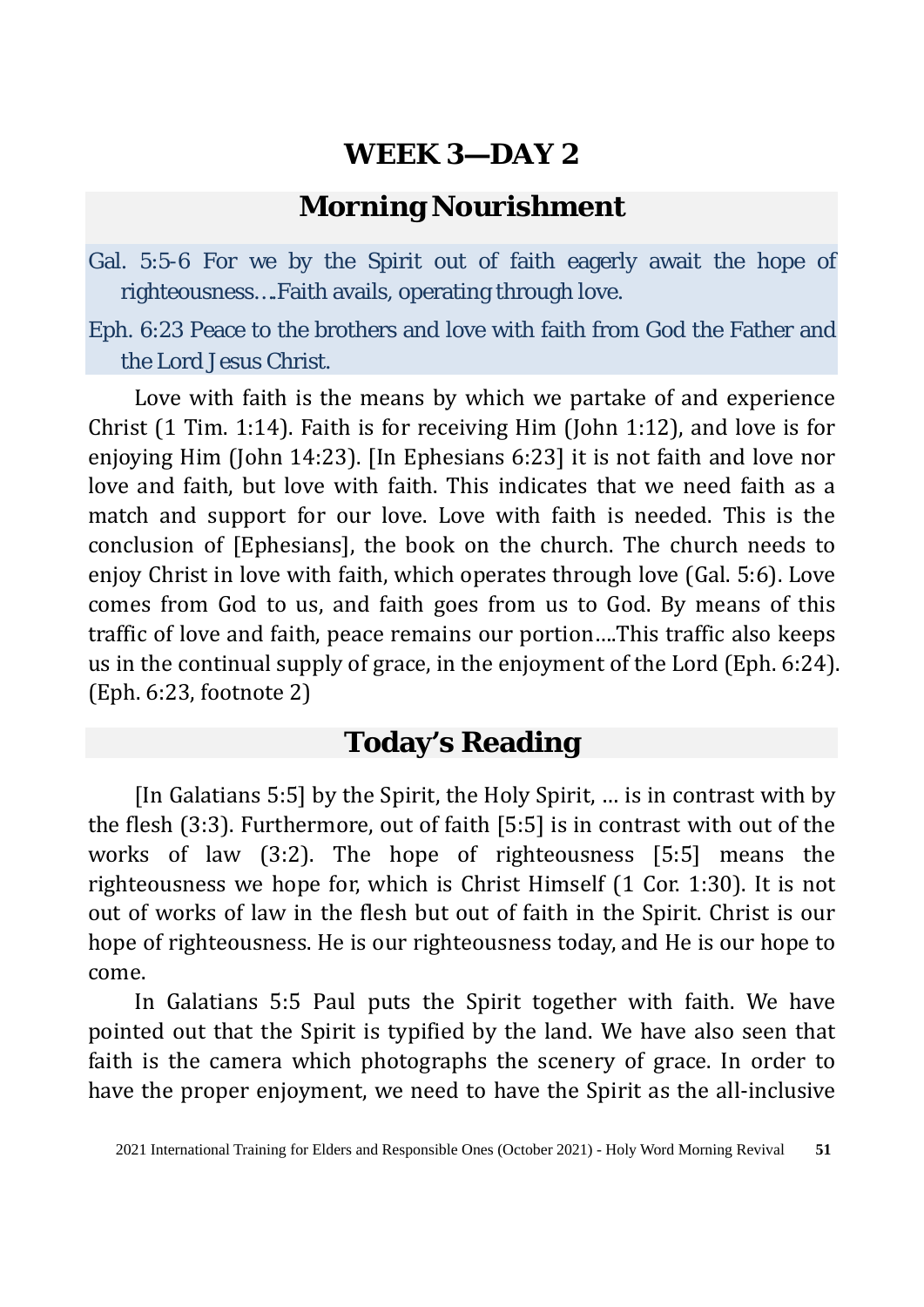land and faith as the means to enjoy this land. As we enjoy the Spirit by faith, we eagerly await the coming hope of righteousness.

In 5:6 Paul goes on to say, "For in Christ Jesus neither circumcision avails anything nor uncircumcision, but faith avails, operating through love." Apart from the Spirit and faith, nothing else avails. In Christ Jesus neither circumcision nor uncircumcision means anything. What avails is the Spirit on God's side and faith on our side. The Spirit is the all-inclusive land for our enjoyment, and faith is the organ by which we participate in this rich land and enjoy it.

In 5:6 Paul also says that faith operates through love. Living faith is active. It operates to work out the fulfillment of the law through love (v. 14). Circumcision is simply an outward ordinance having no power of life. Hence, it avails nothing. It has no force or practical power. Faith receives the Spirit of life (3:2), which is full of power. It operates through love to fulfill not only the law, but also God's purpose, that is, to complete the sonship of God for His corporate expression.

Love is related to our appreciation of Christ. Without such an appreciation, faith cannot operate. When we have the hearing of faith, this hearing awakens our loving appreciation, and this appreciation causes faith to operate. Faith operates because it participates in the riches of the life-giving Spirit. The more we have the hearing of faith, the more appreciation and love we have. The more love we have for the Lord, the more faith operates. The more faith operates, the more it brings us into the riches, the profit, of the all-inclusive Spirit. Instead of being deprived of profit in Christ, we are thus abundantly enriched. Instead of being brought to nought from Christ, we are strengthened with the bountiful supply of the all-inclusive Spirit.

Faith receives the Spirit of life (3:2) and operates through love to fulfill the law (5:13). Faith operating through love thus completes the sonship of God for His corporate expression. This faith is the camera which photographs the scenery of grace, the very grace that is the all-inclusive Christ as the life-giving Spirit for our enjoyment. (Life-study of Galatians, pp. 224-226)

Further Reading: Life-study of Galatians, msgs. 14, 25; Life-study of Ephesians, msg. 67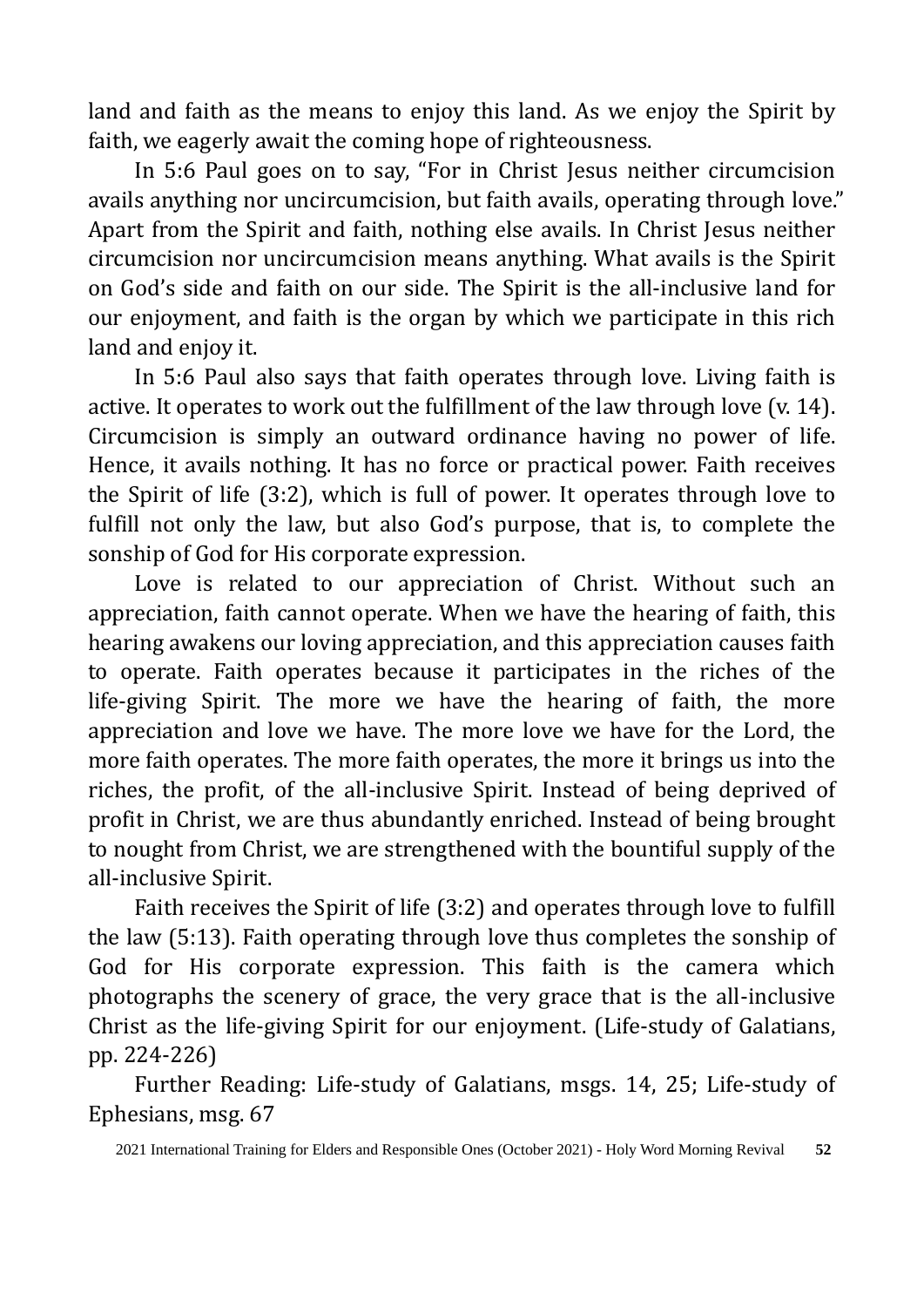### **Morning Nourishment**

- Heb. 12:2 Looking away unto Jesus, the Author and Perfecter of our faith, who for the joy set before Him endured the cross, despising the shame, and has sat down on the right hand of the throne of God.
- 11:6 But without faith it is impossible to be well pleasing to Him, for he who comes forward to God must believe that He is and that He is a rewarder of those who diligently seek Him.

Hebrews 11:6 says that without faith it is impossible to please God. This is a very strong word. To please God is to make God happy. Without faith it is impossible for you and me to make God happy….This shows the importance of faith.

Only faith can make God happy, and faith is to believe that God is. It is not I, but Christ. To believe that God is, is the only way, the unique way, to make God happy, to please God…. While you are combing your hair, you should say, "No longer I, but Christ." But with many sisters it is not Christ, but them. If Christ were doing the combing, He would not comb your hair according to your way. You have to remember this. When you comb your hair, you should be able to say, "Praise the Lord. It is no longer I, but Christ." You and I have to do everything in this way. (CWWL, 1994-1997, vol. 1, "Crystallization-study of the Epistle to the Romans," pp. 275, 280)

### **Today's Reading**

When brothers come to visit me, quite often I pray, "Lord, the brothers are coming to see me. I am not the one who can meet their need. Lord, You are the One." This is faith—believing that I should be out and believing that He should be in. I must deny myself in everything and trust in Him in everything. To deny yourself and to trust in Him is faith. This is to believe that God is. Even at the end of a ministry meeting, we may say, "Saints, now it is your turn to share." But we have to say, "It is not our turn, but Christ's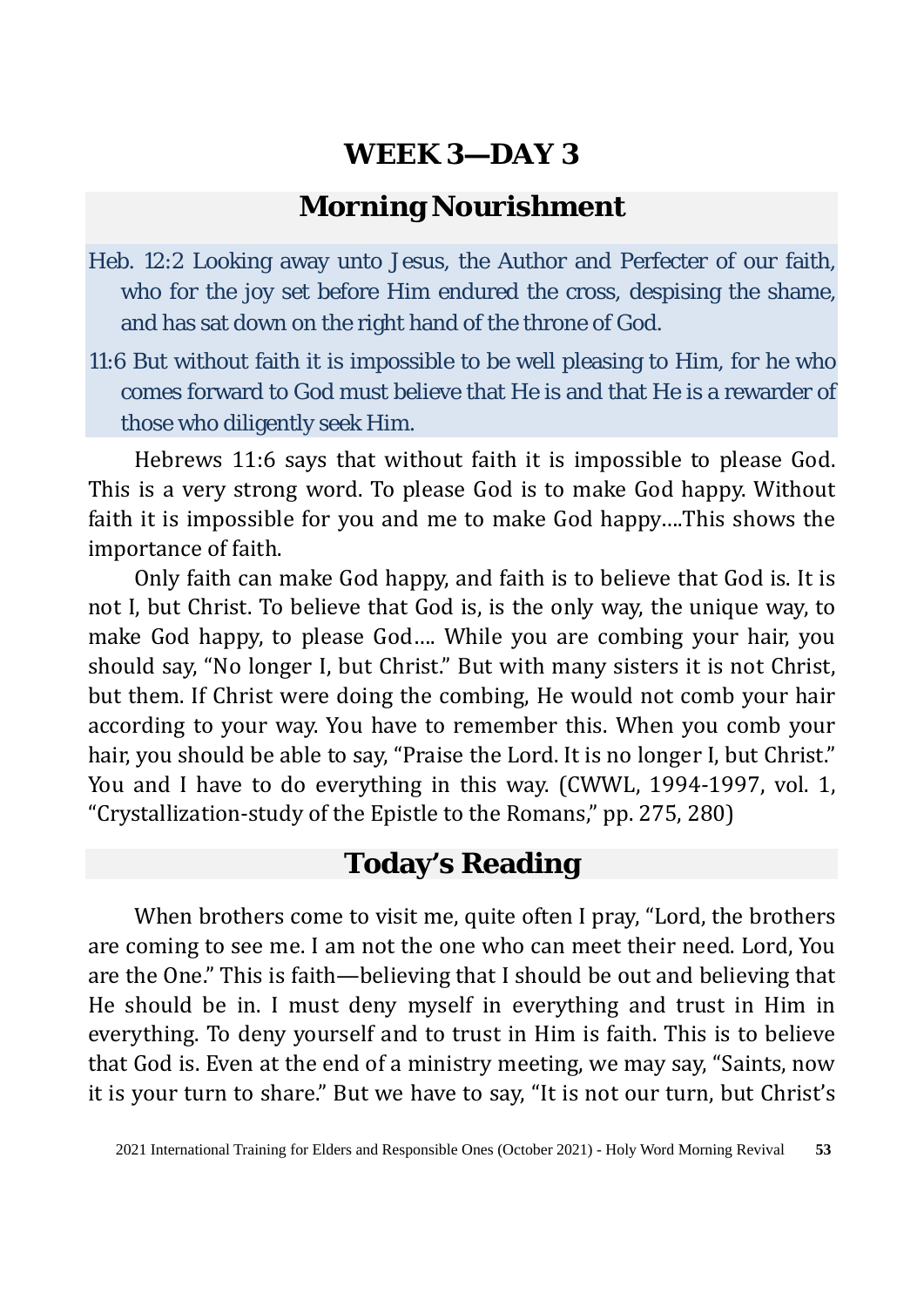turn." If we live in this way, the riches of Christ will come out of our mouth. Quite often before coming to a meeting, I pray to the Lord, "Lord, I should not be the speaker, but You. I have been crucified, but You live in me. You should be the speaker." This makes a big difference—to deny the self, to trust in the Lord, that is, to believe that God is. (CWWL, 1994-1997, vol. 1, "Crystallization-study of the Epistle to the Romans," pp. 280-281)

Faith is for receiving Him (John 1:12), and love is for enjoying Him (14:23). In the Gospel of John we are told first to believe in the Son in order to have eternal life (3:15). To believe in the Lord Jesus is to receive Him. The Gospel of John also emphasizes love. In chapter 21 the Lord asks Peter concerning his love for Him (vv. 15-17). Furthermore, in 14:23 the Lord speaks of the Father and the Son making an abode with the one who loves the Lord Jesus. Therefore, by faith we receive the Lord Jesus, and by love we enjoy Him. For this reason, in 1 Timothy 1:14 Paul puts faith and love together.

Also in 1 Thessalonians 5:8 Paul speaks of faith and love. In this verse he encourages the saints to put on "the breastplate of faith and love." Comparing this verse to Ephesians 6:14, we see that there are two kinds of breastplates, one for our daily living and the other for fighting. For our daily living we need the breastplate of faith and love. Faith and love are both tender; they are signified in the Bible by the breasts. Such tender parts of our being, our spiritual breasts, need to be covered with the breastplate. By means of the breastplate, our faith and love, which are necessary for a proper Christian life, are preserved. The breastplate of righteousness in verse 14, on the contrary, is for fighting. Whenever we take part in spiritual warfare, our conscience must be protected from Satan's accusation by the breastplate of righteousness. (The Conclusion of the New Testament, pp. 3472-3473)

Further Reading: CWWL, 1994-1997, vol. 1, "Crystallization-study of the Epistle to the Romans," chs. 7-8, 11; The Conclusion of the New Testament, msg. 345; Life-study of 1 Timothy, msgs. 1-2, 12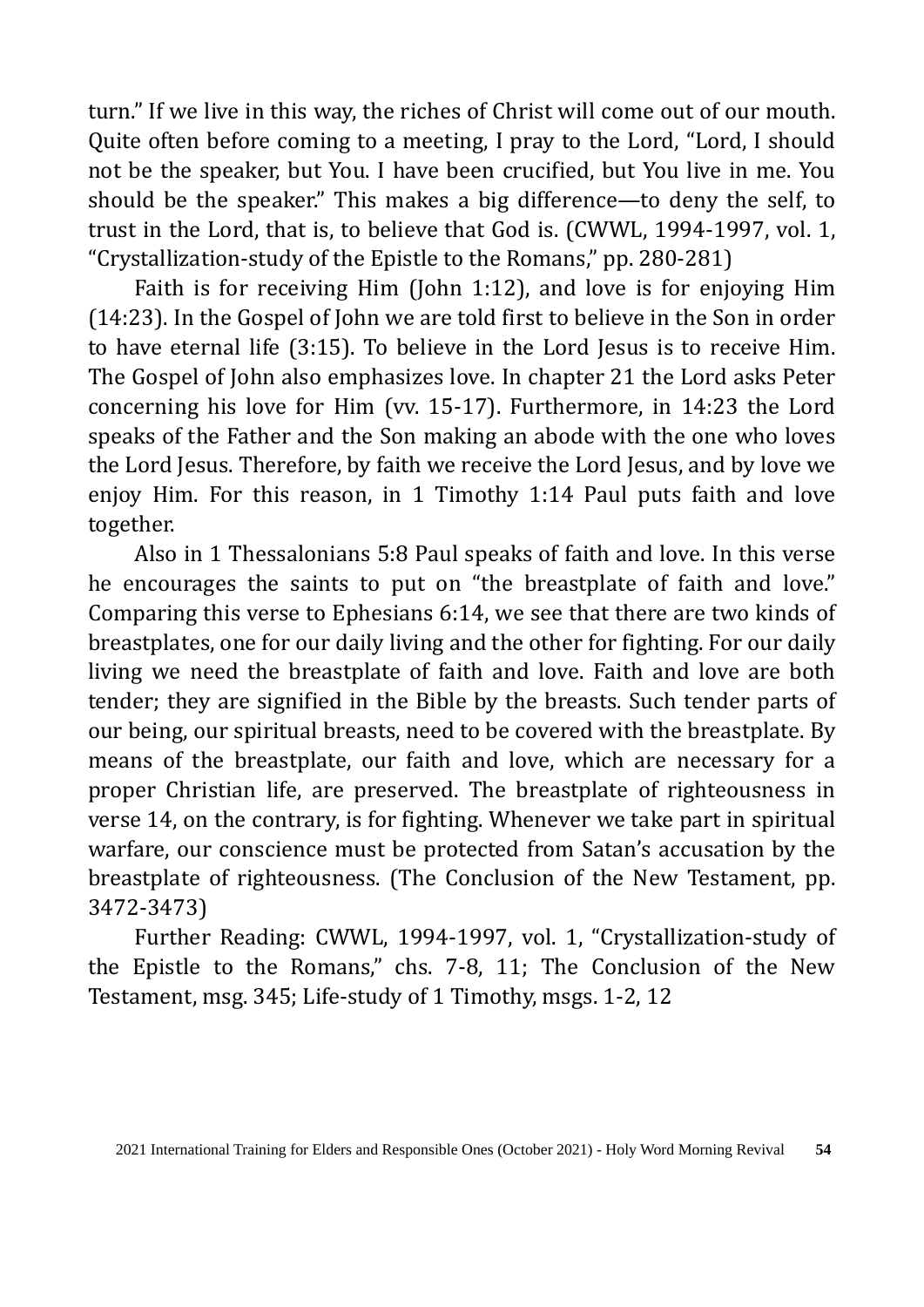### **Morning Nourishment**

John 3:15 That everyone who believes into Him may have eternal life.

Titus 3:15 All who are with me greet you. Greet those who love us in faith. Grace be with you all.

To believe in the Lord means to receive Him (John 1:12). The Lord is receivable. He is now the life-giving Spirit, with His complete redemption, waiting for and expecting us to receive Him. Our spirit is the receiving organ. We can receive the Lord's Spirit into our spirit by believing in Him. Once we believe in Him, He, as the Spirit, enters into our spirit. Then we are regenerated by Him, the life-giving Spirit, and become one spirit with Him (1 Cor. 6:17)….When we believe in the Lord, we believe into Him. By believing in Him, we get into Him to be one with Him, to partake of Him, and to participate in all that He has accomplished for us. By believing into Him, we are identified with Him in all that He is and in all that He has passed through, accomplished, attained, and obtained. As we become one with Him by believing into Him, we are saved and regenerated by Him as life. It is by believing into Him that we partake of Him as life and are regenerated in Him. (Life-study of John, p. 117)

### **Today's Reading**

[Faith in Titus 3:15 refers] to subjective faith, the act of our believing, which brings us into an organic union with the Lord (John 3:15; Gal. 3:26) and operates through love (Gal. 5:6). It is in the element and operation of this faith that the saints who were one with the Lord in His concern loved the suffering and faithful apostle.

Faith and love are two inseparable, excellent virtues of the believers in Christ. Faith is given to us by God (footnote 5 on 2 Pet. 1:1) that by it we may receive Christ (John 1:12), the embodiment of the Triune God (Col. 2:9), and thereby enter into the Triune God and be joined to Him as one,

<sup>2021</sup> International Training for Elders and Responsible Ones (October 2021) - Holy Word Morning Revival **55**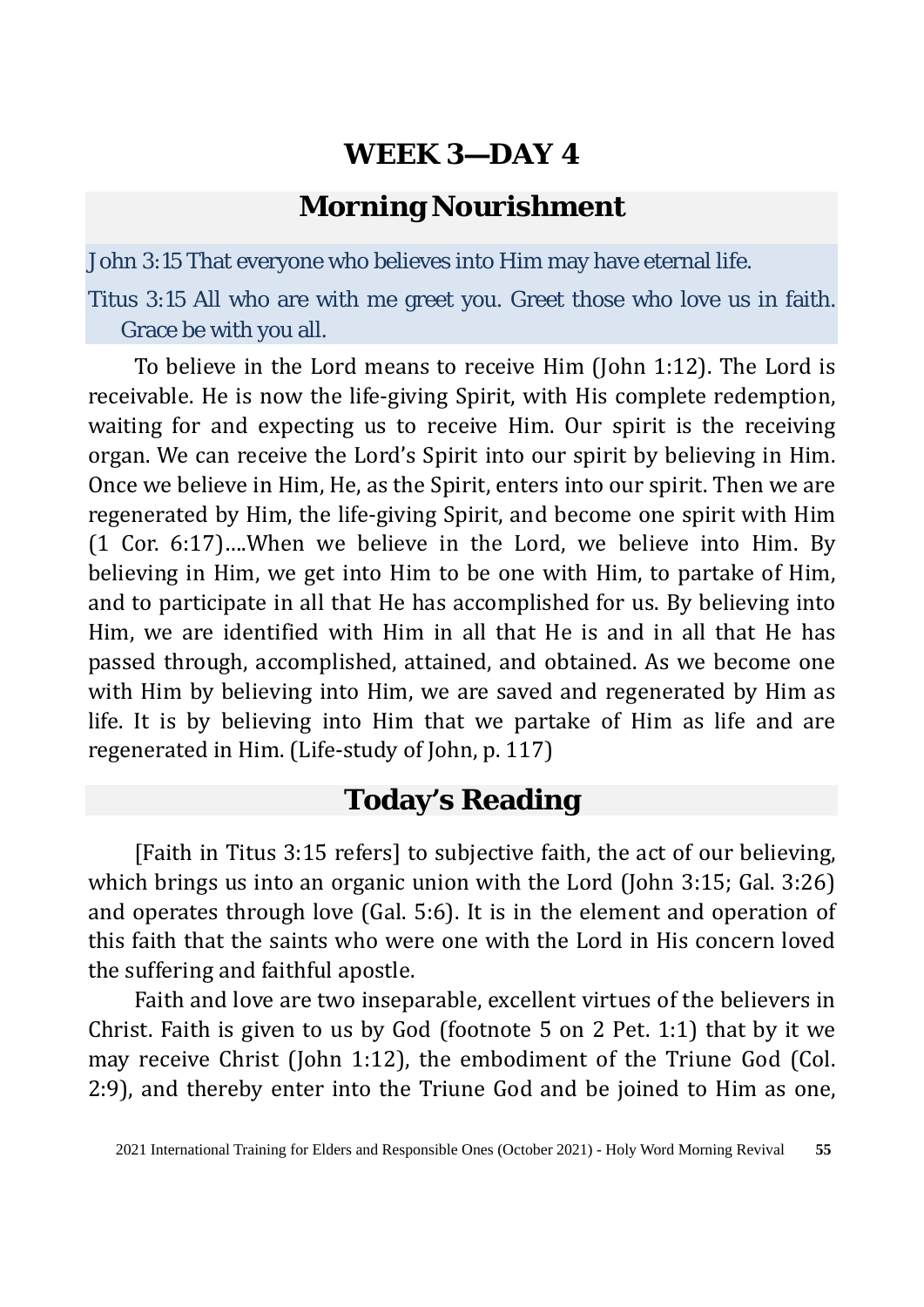having Him as our life, life supply, and everything…. Faith is for appreciating, substantiating, and receiving the unlimited riches of the Triune God.

The Epistle to Titus is the conclusion of the three books, 1 and 2 Timothy and Titus, and it concludes with the wonderful faith and the super-excellent love. This implies that, in the current of the church's degradation, in order to be able to effectively stand firm and overcome the downward trend and factor in the church, this wonderful faith and this super-excellent love are indispensable. We should not walk by sight or care for the outward situation. Rather, in this wonderful faith we should enjoy its source, which is the Triune God, to whom we have been joined through this faith, and by this super-excellent love of the Triune God we should love Him and all those who belong to Him. Only in this way can we become, in the current of the church's degradation, the overcomers whom the Lord is calling and is desiring to obtain in Revelation 2 and 3.

This wonderful faith and this super-excellent love are out of the Triune God, who earnestly desires to be joined to us to be our everything. This Triune God passed through the process of incarnation, crucifixion, resurrection from the dead, and ascension to the heavens on high and was ultimately consummated as the life-giving Spirit (1 Cor. 15:45). This Spirit of life (Rom. 8:2), who includes divinity, humanity, and Christ's crucifixion, resurrection, and ascension and is the reality of the all-inclusive Christ (John 14:16-20), dwells in our regenerated spirit (Rom. 8:16; 2 Tim. 4:22). When we contact this Triune God through prayer and by looking to Him, by means of our spirit, which was once dead and was made alive, He infuses Himself into us in many ways to become the faith within us toward Him and the love outside of us toward those who belong to Him. Such faith and such love are the reality and expression (1 John 4:8, 16) of the Triune God—the Father, the Son, and the Spirit—in whom we believe and whom we worship and receive. (Titus 3:15, footnote 1)

Further Reading: Life-study of John, msgs. 9, 36; Life-study of Titus, msgs. 1-3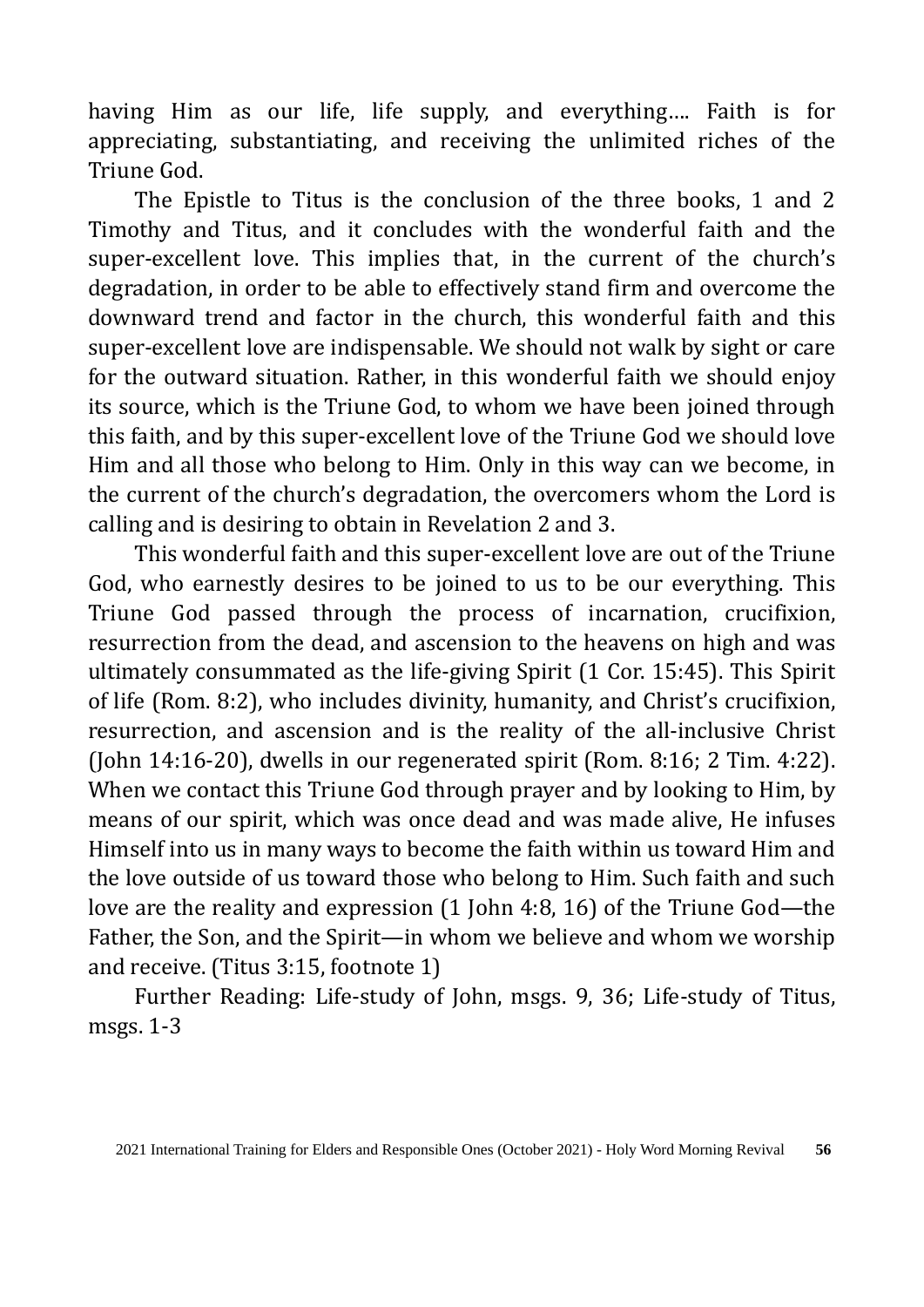### **Morning Nourishment**

- 1 Cor. 2:9 But as it is written, "Things which eye has not seen and ear has not heard and which have not come up in man's heart; things which God has prepared for those who love Him."
- Col. 1:18 And He is the Head of the Body, the church; He is the beginning, the Firstborn from the dead, that He Himself might have the first place in all things.

To realize and participate in the deep and hidden things God has ordained and prepared for us requires us not only to believe in Him but also to love Him. To fear God, to worship God, and to believe in God (that is, to receive God) are all inadequate; to love Him is the indispensable requirement. To love God means to set our entire being—spirit, soul, and body, with the heart, soul, mind, and strength (Mark 12:30)—absolutely on Him, that is, to let our entire being be occupied by Him and lost in Him, so that He becomes everything to us and we are one with Him practically in our daily life. In this way we have the closest and most intimate fellowship with God, and we are able to enter into His heart and apprehend all its secrets (Psa. 73:25; 25:14). (1 Cor. 2:9, footnote 3)

### **Today's Reading**

Love issues out of such a wonderful faith and enables us to live out all the riches of the Triune God in Christ with those who have believed into Christ with us, that the Triune God—the Father, the Son, and the Spirit—may have a glorious expression…. Love is for experiencing, enjoying, and living out the immeasurably rich Triune God. Faith is for the believers to be joined to the Triune God, who is everything to them; love is for the believers to minister and transmit the Triune God to their fellow believers so that, in such a wonderful and powerful faith, all the believers may love one another with divine, transcendent love and live a corporate life in

<sup>2021</sup> International Training for Elders and Responsible Ones (October 2021) - Holy Word Morning Revival **57**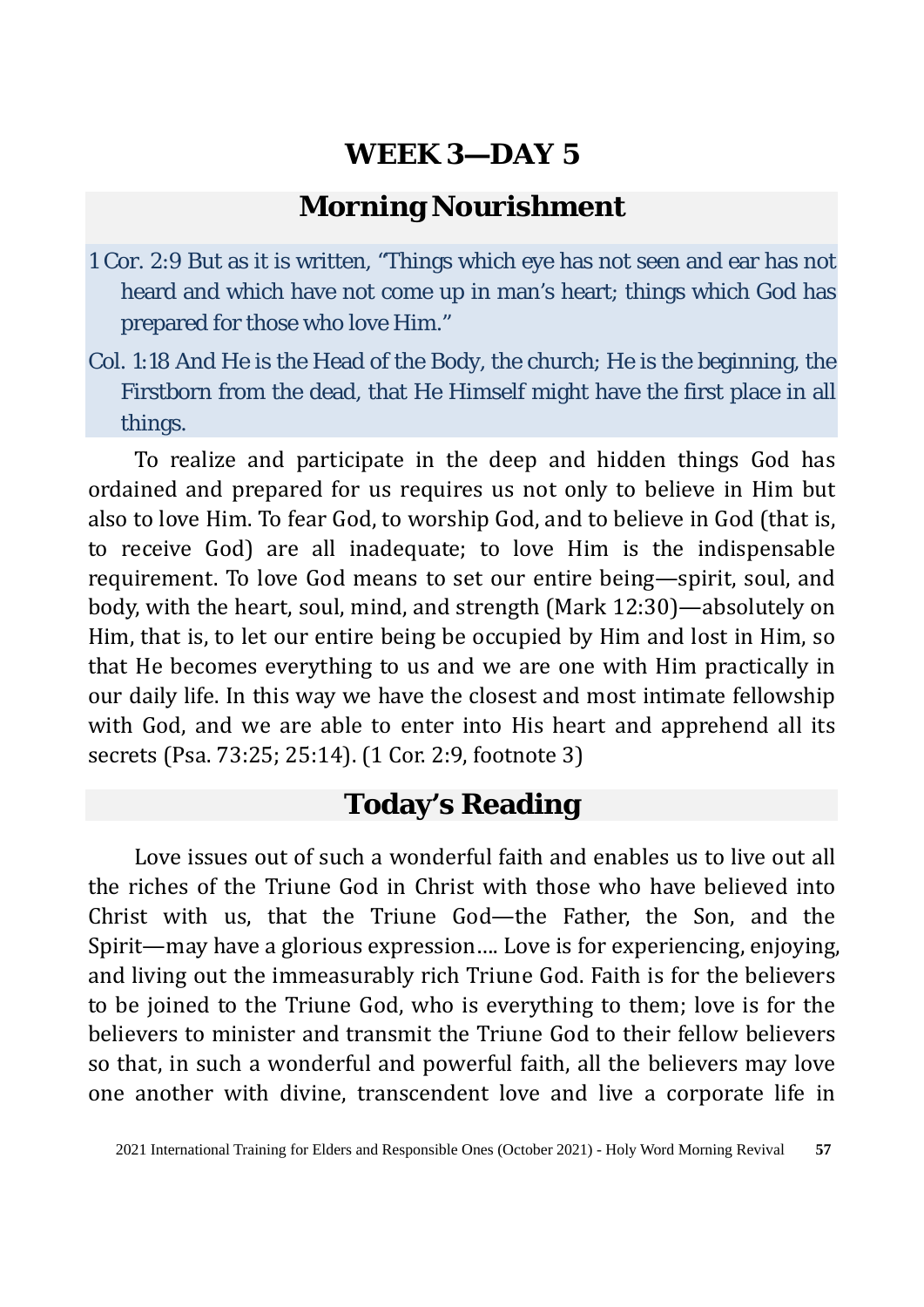Christ. In this way the Body of Christ is realized and the processed Triune God is expressed today on the earth in the all-inclusive Christ through the immeasurable life-giving Spirit.

[Faith and love] are the rich grace given to us in Christ by the Triune God (1 Tim. 1:14), not only to be the motivating power and expression of our spiritual life but also to become our breastplate (1 Thes. 5:8), which covers and protects the vital parts of our being. It is by such faith that we receive and enjoy the divine life that is revealed and ministered to us in the entire Gospel of John (John 3:16, 36), and it is by such love that we love the Lord and those who belong to Him (John 21:15-17; 13:34-35). Such faith and love are connected and go together: love comes from faith, and faith operates and works through love (Gal. 5:6). Love with faith enables us to love our Lord in incorruptibility so that we may have an overcoming church life (Eph. 6:23-24) for the fulfillment of God's New Testament economy in Christ for the church. Therefore, it is in this faith that we are well pleasing to God (Heb. 11:6) and in this love that we are blessed of the Lord (1 Cor. 16:22). May this love with this faith be to the brothers from God the Father and the Lord Jesus Christ (Eph. 6:23). (Titus 3:15, footnote 1)

I appreciate that all of us love the Lord's recovery. If we did not love the recovery, we would not be here. But we need to see that in the seven epistles to the churches in Revelation 2 and 3, the first dealing of the Lord is concerning the recovery of the first love (2:4). Do we love Him? Surely we do. But do we give Him the preeminence, the first place, in all things? To give the Lord the first place in all things is to love Him with the first love, the best love. In order to give Him the preeminence, we must be willing to be adjusted, to be broken, to be made nothing, so that the Lord can have a way in us, through us, and among us for the building up of His organic Body. (CWWL, 1991-1992, vol. 3, "Fellowship concerning the Urgent Need of the Vital Groups," p. 462)

Further Reading: CWWL, 1994-1997, vol. 5, "The Vital Groups," ch. 8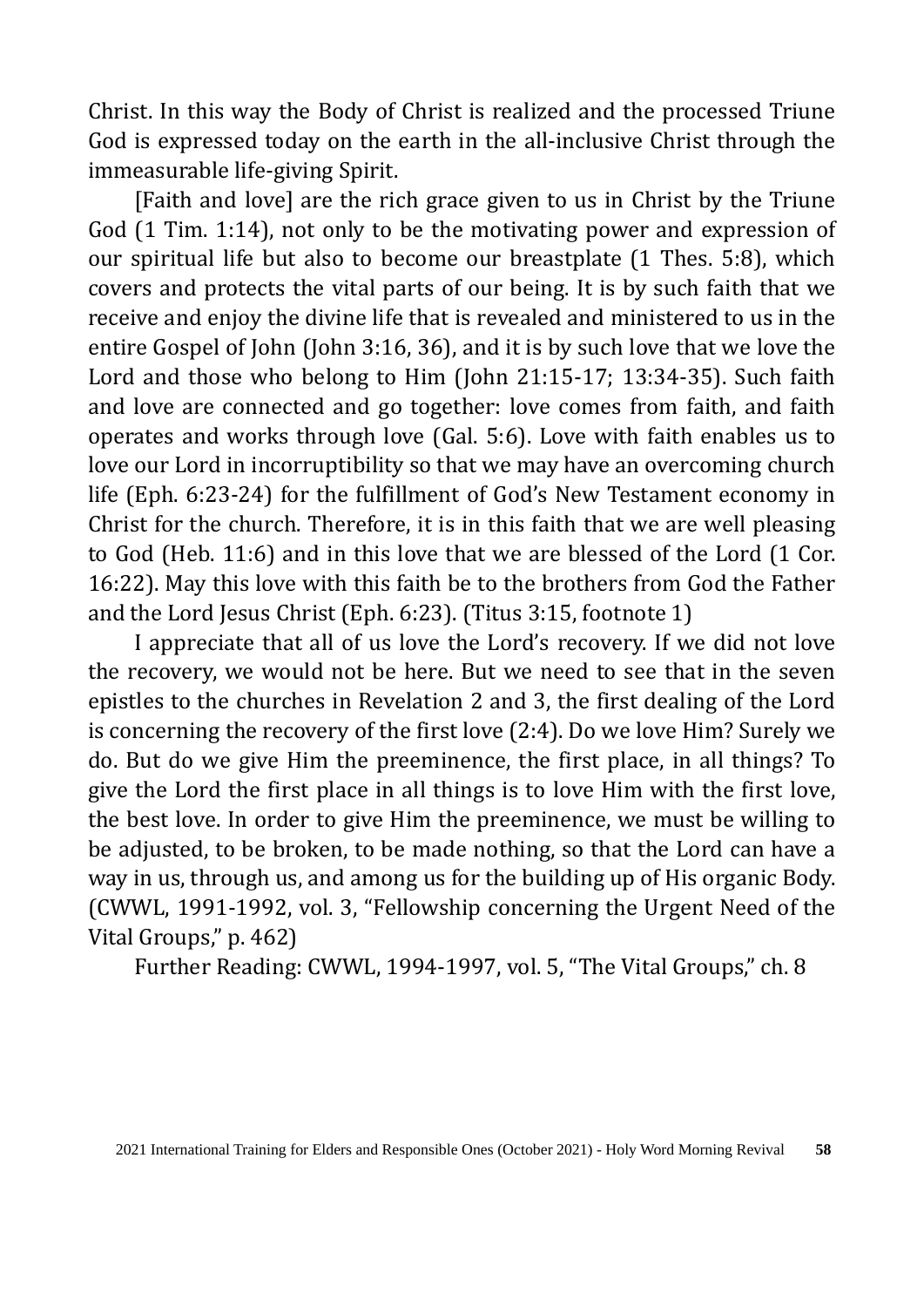### **Morning Nourishment**

Rom. 5:5 And hope does not put us to shame, because the love of God has been poured out in our hearts through the Holy Spirit, who has been given to us.

1 John 4:8 He who does not love has not known God, because God is love.

19 We love because He first loved us.

The love of God is God Himself (1 John 4:8, 16). God has poured out this love in our hearts with the Holy Spirit, who has been given to us, as the motivating power within us, that we may more than conquer in all our tribulations. (Rom. 5:5, footnote 1)

God is love; we love because He first loved us (1 John 4:8, 19). God does not want us to love with our natural love but with Him as our love. God created man in His image (Gen. 1:26), which means that He created man according to what He is. God's image is what God is, and His attributes are what He is. According to the revelation in the Holy Scriptures, God's first attribute is love. God created man according to His attributes, the first of which is love. Although created man does not have the reality of love, there is something in his created being that wants to love others. Even fallen man has the desire within him to love. But that is just a human virtue, the very expression of the divine attribute of love. When we were regenerated, God infused us with Himself as love. We love Him because He first loved us. He initiated this love. (CWWL, 1994-1997, vol. 5, "The Vital Groups," p. 121)

### **Today's Reading**

From the day we believed in the Lord Jesus, the love of God has been poured out in our hearts. This is not merely a matter of feeling. On the contrary, something substantial, something essential, has been poured out in our hearts. This means that, as believers, deep in our hearts we have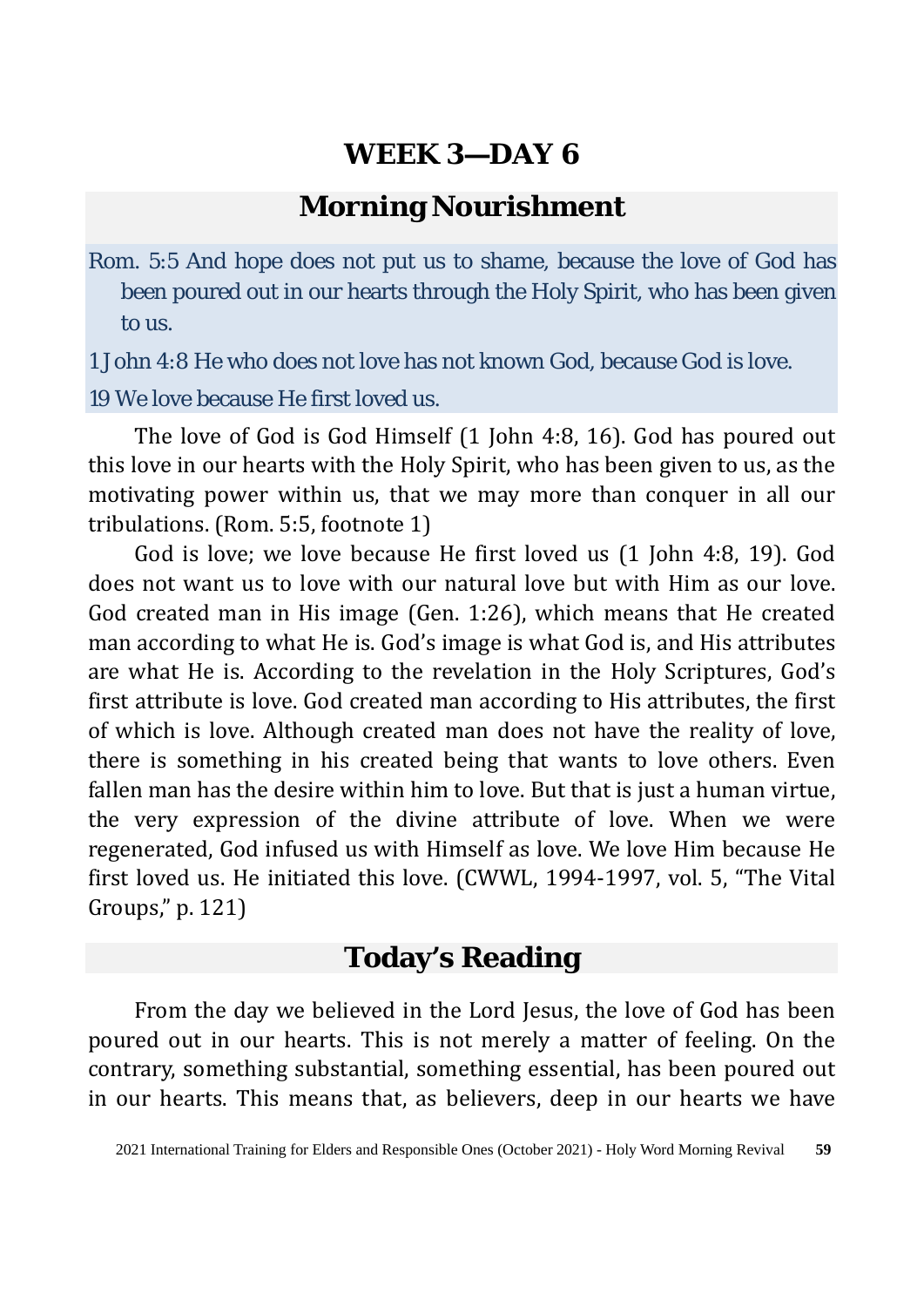something of the divine essence, and this is God as love. In other words, God as love is the divine essence that has been poured out in our hearts. Therefore, the pouring out of the love of God in our hearts is not merely a matter of feeling; rather, it is a matter of the essence of God.

Because something of the divine essence has been poured out in our hearts, the heart of every Christian is a heart of love. I can testify that from the time of my regeneration my heart has been very different from what it was before regeneration. Because we have been regenerated, we have the loving essence within us, even if we are temporarily angry about something. This loving essence is God Himself as love. The Father's nature, His essence, has been poured out in our hearts, and now we have this essence within us. (CWWL, 1983, vol. 2, "The Divine Dispensing of the Divine Trinity," p. 512)

From the day we first called on the Lord Jesus, the love of God has been poured out into our hearts through the Holy Spirit. This means that the Spirit reveals, confirms, and assures us with the love of God. The indwelling Holy Spirit seems to say, "Don't doubt. God loves you. You don't understand why you must suffer now, but one day you will say, 'Father, I thank You for the troubles and trials which I passed through.'" When you enter the gate of eternity, you will say, "Praise the Lord for the sufferings and tests which fell upon me on my journey. God used them to transform me." We cannot deny the presence of God's love within us…. Once we were enemies, but Christ shed His blood on the cross to reconcile us to God. What love is this!…God is sovereign. He knows what is best for us….We should simply pray, "Lord, have your way. I simply want what You want. I leave everything entirely in Your hands." This is our response to God when we realize afresh that He loves us so and that His love has been poured into our hearts through the Holy Spirit. (Life-study of Romans, pp. 102-103)

Further Reading: CWWL, 1983, vol. 2, "The Divine Dispensing of the Divine Trinity," ch. 43; Life-study of Romans, msg. 9